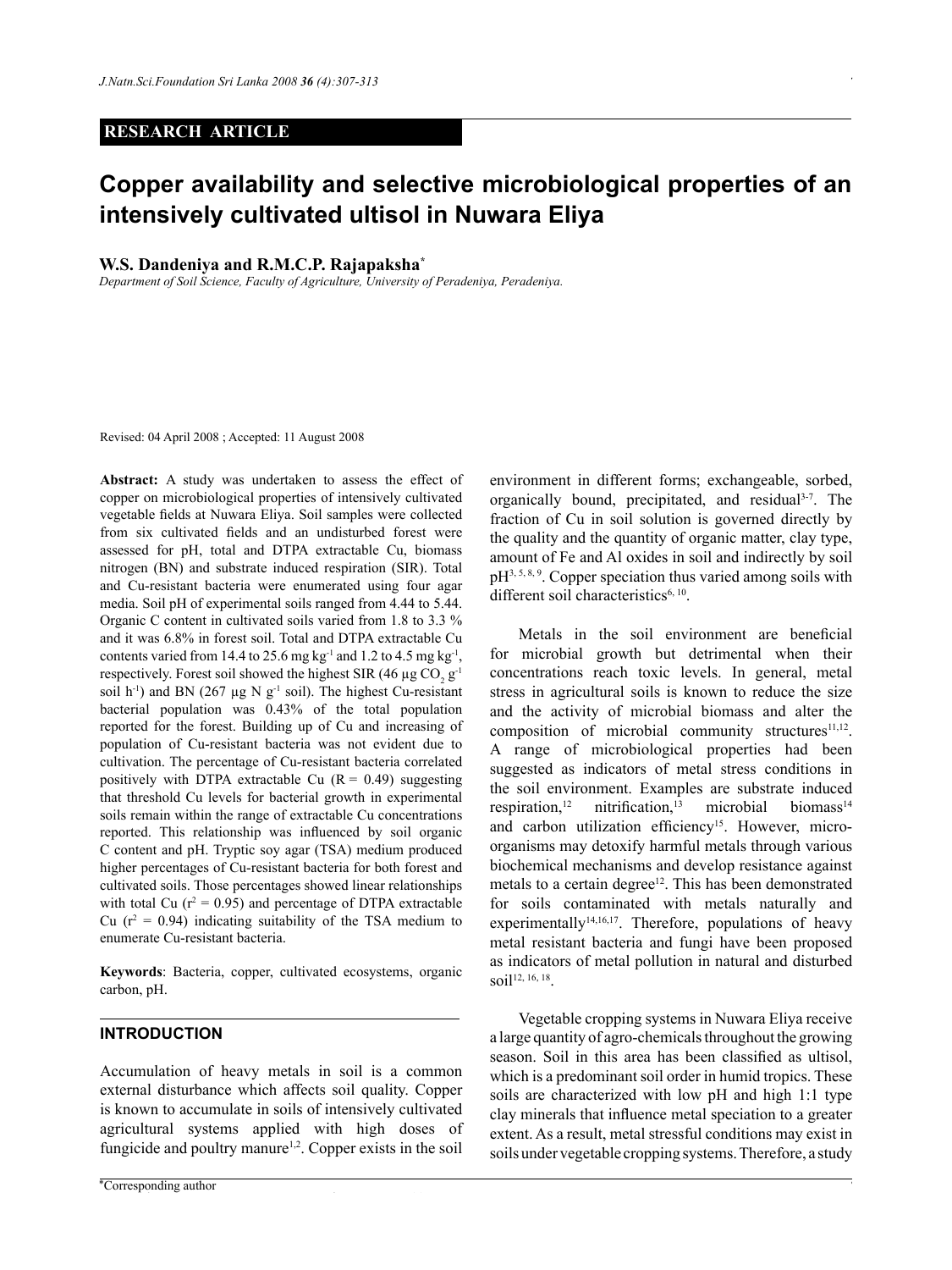was undertaken to assess the variability of Cu fractions and microbiological properties of intensively cultivated ultisol and the possibility of developing resistance to Cu in bacteria. For comparison, an undisturbed forest soil, which did not receive agrochemicals, was included.

# **Methods and Materials**

*Site description and soil sampling*: The studied site located in Nuwara Eliya, is 1900 m above mean sea level. This area is characterized with hilly landscape and has a mean annual temperature of 16°C and mean annual rainfall of 2500 mm. The soil is classified as Typic paleudults. Soil in this area is strongly acidic in reaction and kaolinite has been reported as the dominant clay mineral associated with  $10\%$  or more gibbsite<sup>19, 20</sup>. Potato (*Solanum tuberosum*) is the main crop grown in the studied area, at least twice a year with high inputs of chemical fertilizers, cattle and poultry manures and fungicides. Soil samples were collected from a 0-10 cm depth of six fields at the harvesting stage of potato. The selected fields have been cultivated for different durations with varying management practices (Table 1). Soil samples were also collected from a virgin montane forest in the upperslope position of the same landscape. Six composite soil samples were collected from each cultivated field and forest (total of 42 samples) and stored at 4°C until analyzes commenced.

*Soil chemical properties*: Air dried and sieved soil samples were used to assess pH, carbon and Cu fractions. Soil pH was measured by glass electrode<sup>21</sup> in a suspension of 2M KCl solution (1:2.5) and total organic C content by wet digestion<sup>22</sup>. Total Cu in soil was extracted by digesting  $2$  g of air dried soil in  $20$  mL of  $4N$  HNO<sub>3</sub> solution for four hours at  $80^{\circ}C^{23}$ . Potentially bioavailable

**Table 1**: The number of years of cultivation, landscape position and intensity of cultivation of selected fields

| Field | Years of<br>cultivation | Landscape<br>position | Intensity of<br>cultivation <sup>a</sup> |
|-------|-------------------------|-----------------------|------------------------------------------|
| A     | >45                     | shoulder              | high                                     |
| B     | 30                      | shoulder              | high                                     |
| C     | 30                      | footslope             | high                                     |
| D     | 10                      | shoulder              | low                                      |
| E     | 10                      | footslope             | high                                     |
| F     |                         | shoulder              | high                                     |

<sup>a</sup> High intensive cultivation, refers to fields with year-round continuous cultivation, received agrochemicals frequently at a rate of exceeding the recommended levels of the Department of Agriculture, whereas low intensity refers to fields that fallowed for 1 – 2 months per year and received agrochemicals at or less than the recommended dosages.

Cu fraction was extracted using DTPA –TEA solution (0.005 M diethylenetriaminepentaacecetic acid, 0.1M triethanolamine, and  $0.01$  M CaCl<sub>2</sub> at pH  $7)^{24}$ . Both Cu fractions were analyzed by Atomic Absorption Spectrophotometry (Shimadzu, AA6200) with a minimum detection level of 0.01 ppm.

*Soil microbiological properties*: Substrate induced respiration (SIR) was determined by adding glucose to fresh soil at a rate of 200 µmol glucose  $g^{-1}$  soil<sup>25</sup>. Microbial biomass nitrogen (BN) was determined using chloroform fumigation extraction method<sup>26</sup>. The extracted nitrogen forms were reduced to  $NH_4^+$ -N and analyzed using the colorimetric method $27$ . The populations of culturable bacteria were enumerated by plating aliquots of serial dilutions to tryptic soy agar (TSA) medium amended with 100 mg of cycloheximide  $L^{-1}$ . The same medium was amended with  $CuSO<sub>4</sub>$  to achieve a final concentration of 5 mM and used to enumerate Cu-resistant bacteria. Plates were incubated for 3-7 d at 28°C and single colonies were counted. An attempt was also made to assess the suitability of different agar media to estimate the Curesistant bacterial population. For this purpose, three additional agar media, tryptic soy broth (TSB), potato dextrose yeast-extract agar (PDYA) and peptone-glucose agar (PGA) amended with  $CuSO<sub>4</sub>$  and cycloheximide were used. These agar plates were inoculated with soil extractants of the forest and the cultivated field 'F'.

*Statistical analysis*: Means were compared with the Duncan mean separation test at 5% probability level for all the measured properties using SPSS (Version 13, 1998) analytical software. Means and the least significant differences at the 5% level were calculated by one – way ANOVA for four different bacterial media in forest and field 'F'. Pearson correlation coefficients were computed for selective variables.

**Table 2**: Soil chemical properties of cultivated and forest soils

|        |                      |                   | Cu contents        |                            |                            |
|--------|----------------------|-------------------|--------------------|----------------------------|----------------------------|
| Field  | Soil pH              | Organic C         | Total              | <b>DTPA</b><br>extractable | <b>DTPA</b><br>extractable |
|        |                      |                   |                    |                            | Total Cu                   |
|        |                      | $(\%)$            |                    | $(mg kg-1 soil)$           | $(\%)$                     |
| А      | 4.89abc              | 1.8 <sup>c</sup>  | 25.6 <sup>a</sup>  | 2.2 <sup>bc</sup>          | 8.6 <sup>b</sup>           |
| В      | $5.44^a$             | 2.7 <sup>bc</sup> | $14.4^{b}$         | 2.0 <sup>bc</sup>          | 13.9 <sup>b</sup>          |
| C      | $5.29^{ab}$          | 3.3 <sup>b</sup>  | $15.3^{b}$         | 1.2 <sup>c</sup>           | 7.8 <sup>b</sup>           |
| D      | 4.63 <sup>c</sup>    | 3.3 <sup>b</sup>  | 16.1 <sup>b</sup>  | 1.8 <sup>bc</sup>          | 11.2 <sup>b</sup>          |
| E      | 4.78bc               | 3.2 <sup>b</sup>  | 17.3 <sup>ab</sup> | 1.9 <sup>bc</sup>          | 11.0 <sup>b</sup>          |
| F      | 4.44 <sup>c</sup>    | 1.8 <sup>c</sup>  | $18.3^{ab}$        | 4.5 <sup>a</sup>           | $24.6^{\circ}$             |
| forest | $5.41$ <sup>ab</sup> | 6.8 <sup>a</sup>  | 19.3 <sup>ab</sup> | 3.2 <sup>ab</sup>          | 16.6 <sup>ab</sup>         |

Means (n=6) given in a column followed by different letters are significantly different (subset for  $\alpha$ = 0.05)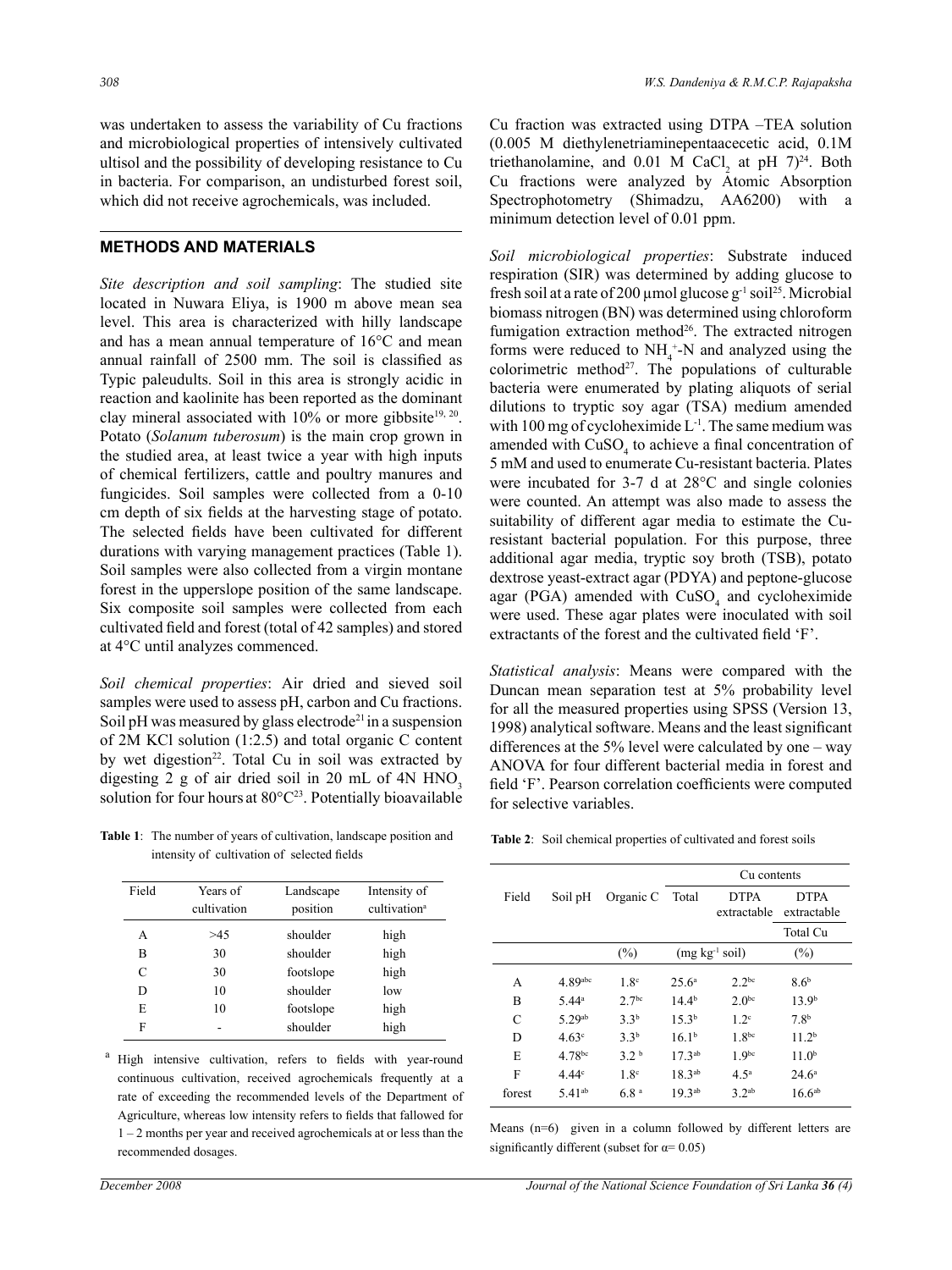## **Results and Discussion**

#### **Soil chemical properties**

In this study, soil from a forest located in the same landscape was chosen as the reference site. Although a forest is not the ideal reference site as the vegetation may also affect the metal status in the soil, the forest was chosen as it was not influenced by agronomic practices imposed on the cultivated fields.

 All the experimental soils in the seven fields had acidic soil reaction and their mean pH values ranged from 4.44 to 5.44 (Table 2). The mean total organic C content in the cultivated soils varied from 1.8 to 3.3% and they were significantly lower than the forest soil (6.8%) (Table 2). Fields 'A' and 'F'showed significantly lower C contents than fields 'C', 'D' and 'E'. The total and DTPA extractable Cu concentrations in forest soil were 19.3 and 3.2 mg kg-1, respectively. The total Cu contents of cultivated fields were comparable to that of the forest soil (Table 2). Therefore, building up of Cu was not evident despite continuous cultivation with metal inputs. One possible reason would be crop uptake over the growing season. The DTPA extractable Cu contents of the cultivated fields varied from 1.2 to 4.5 mg kg<sup>-1</sup> (Table 2). The minimum DTPA extractable and total Cu contents reported for the manured fields of Belgium, which are considered as contaminated, were  $3.2$  and  $17 \text{ mg kg}^{-1}$  soil, respectively16. The highest DTPA extractable Cu content observed for field 'F'  $(4.5 \text{ mg kg}^{-1})$  could be attributed to its very high acidic pH and very low organic C content. The percentage of DTPA extractable Cu was highest in the field 'F' (24.6%) and followed by the forest soil (16.6 %) (Table 2). In addition to high total Cu, low pH and low organic C content of field 'F' may have resulted in a higher fraction of DTPA extractable Cu.

A linear relationship was established between pH and percentage of DTPA extractable Cu for soil samples having a pH greater than 5 (Figure 1a), but forest soils with high organic matter content remained as outliers. In cultivated soils, high organic matter content at high pH condition reduce  $Cu^{2+}$  sorption<sup>4</sup> and free metal activity<sup>14</sup>. However, organic C content did not correlate significantly with DTPA extractable Cu fraction of the experimental cultivated soils indicating that it was governed primarily by soil pH.

#### **Soil microbiological properties**

Microbial biomass in soils is generally governed by the labile C pool<sup>28</sup>. Forest soil showed the highest BN content (267  $\mu$ g N g<sup>-1</sup> soil) (Table 3) which is not unrealistic in comparison to BN content of 120  $\mu$ g g<sup>-1</sup> soil, recorded for a tropical forest soil with an organic C content of  $2\frac{9}{29}$ . Ocio and Brookes<sup>30</sup> reported that BN values of continuously cultivated soils, which have organic C contents in the range of 1.3 to 2.8%, varied from 20 to 80  $\mu$ g N g<sup>-1</sup> soil. In this study, fields 'A' and 'F' with 1.8% organic C content showed BN content of 173 and 58  $\mu$ g N g<sup>-1</sup> soil, respectively. The former may be either due to high nitrogen availability or due to an over-estimation. In addition to significantly low organic C content and acidic pH, higher Cu availability may be responsible (SIR) for the lowest BN content in the field 'F'. Substrate induced respiration represents the amount of C in non resting micro-organisms in soil, particularly the heterotrophs that respond to added glucose readily. Boehm and Anderson<sup>28</sup> observed high SIR and basal respiration in continuously cropped prairie soils than in crop – fallow soils. In this study, however, a significantly higher SIR was observed in the undisturbed forest which may indicate presence of a higher C starving population as was reflected in its high BN. Chander and Brookes<sup>31</sup> reported a significantly higher SIR for soils with total Cu contents of 125 mg  $kg^{-1}$  than those with 26 mg kg<sup>-1</sup>.





*Journal of the National Science Foundation of Sri Lanka 36 (4) December 2008*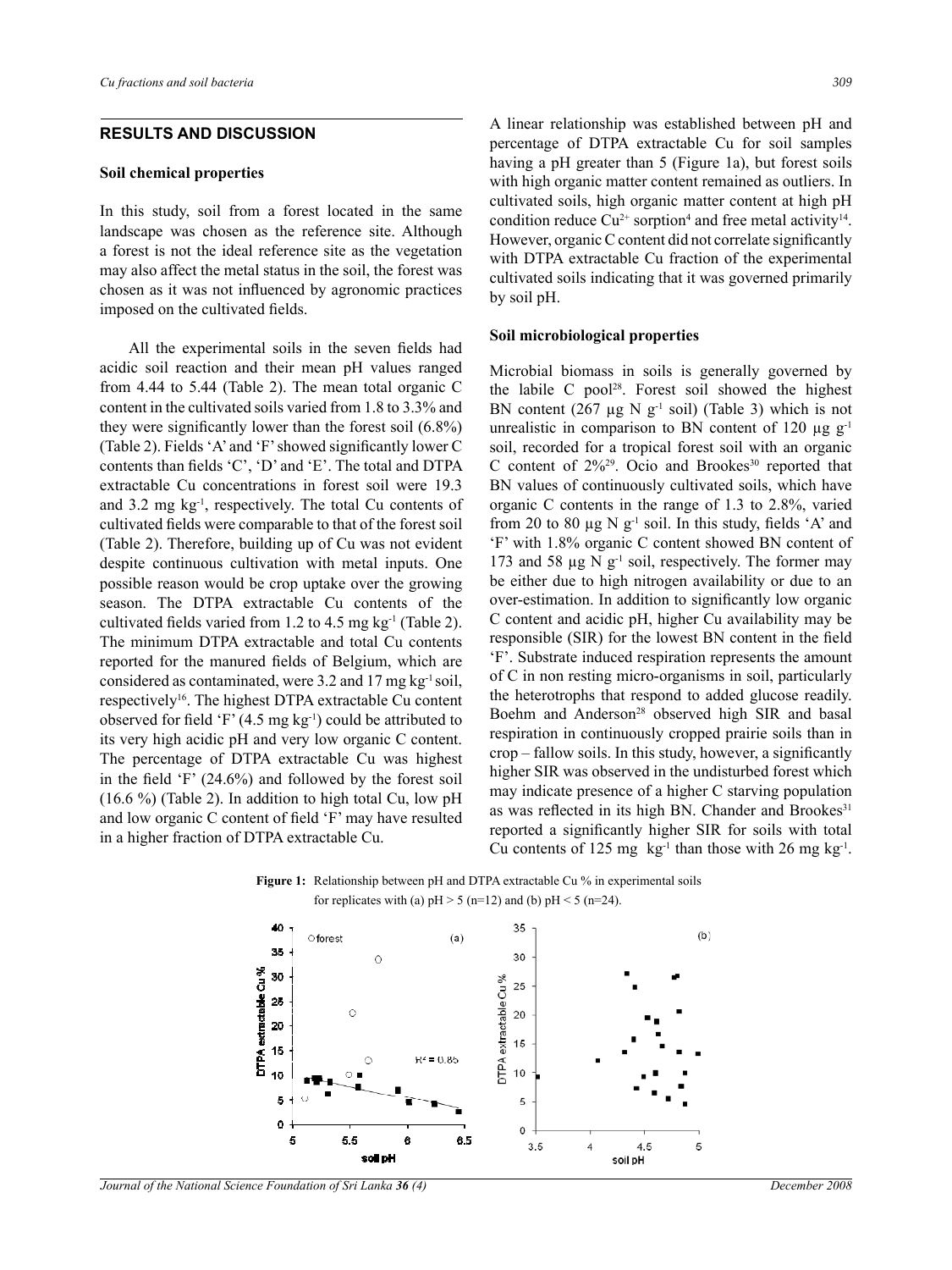Although total Cu contents of studied soils were less than  $26$  mg kg<sup>-1</sup>, two soils from forest and field  $A$ , which had high total and available Cu contents resulted in a higher SIR than the rest. This observation may indicate a possible stressful condition caused by Cu on total microbial population in those soils. Negative correlations were reported between total Cu and SIR, microbial biomass, metabolic quotient, enzyme activity and bacterial biomass for soils with total Cu ranging from 20 to 400 mg kg<sup>-1</sup>soil<sup>32,33</sup>. Such negative correlations were not established in this study because total Cu contents of experimental soils varied within a narrow range and organic C and pH also differed significantly.

The culturable fraction of bacteria was lowest in the cultivated fields 'A' and 'F' and the forest soils (Table 3). Low bacterial population reported in forest may partly be due to the presence of a larger fraction of unculturable population as well as inappropriateness of the growth medium to cultivate a starving population. Lovell *et al*. 34 also suggested that nutrient rich medium such as TSA may result in low apparent colony counts contradictorily to the high microbial activities in undisturbed soils. The lowest bacterial populations of 'A' and 'F' fields are mainly due to low organic C contents and acidic pH. In addition, high DTPA extractable Cu may also be another reason for the affected bacterial population.

The colony counts of the Cu-resistant bacteria followed the same trend to that of the total bacterial counts (Table 3). Consequently, a positive correlation was established between Cu resistant bacteria and total bacterial population (R =0.83, p*<*0.001). This correlation provides evidence that indigenous microbial communities of experimental soils are comprised of higher populations of Cu-resistant bacteria. Enumeration of Cu-resistant bacteria was done in agar plates having approximately 800 mg Cu L-1. This concentration was several hundred folds higher than the Cu levels experienced by bacteria *in situ*. Consequently, the percentage of Cu-resistant bacteria populations remained lesser than 1% of the total bacterial population. Similar percentages have been reported previously for Cu–resistant bacteria extracted from manured soils in Belgium and grown on 8 mM Cu<sup>16</sup>. Viti *et al.* <sup>35</sup> reported that a forest soil having soluble + exchangeable fractions of Cu comparable to those of cultivated soils  $(1.3 - 4.2 \text{ mg kg}^{-1} \text{ soil})$  did not produce any colonies on Cu amended TSB agar plates. However, forest soil of this study showed the highest percentage of Cu-resistant bacteria onTSAmedium. Furthermore, fields 'A' and 'F' showed the lowest percentage of Cu-resistant bacteria (0.02% and 0.001%, respectively) despite higher Cu fractions reported (Table 3). These results may suggest that the variability of the Cu-resistant bacterial population in the studied fields is independent from the reported Cu fractions and perhaps length of exposure to Cu as well. There is evidence that Cu-tolerant bacteria populations did not relate to soluble and exchangeable fractions of Cu in cultivated soils<sup>35</sup>. The authors suggest that either bacterial tolerance developed responding to acute toxicity of Cu immediately after applying Cu or to the fraction bound to a more labile humic fraction. In this study, a weak correlation was established between the percentage of Cu-resistant bacteria and DTPA extractable Cu content  $(R = 0.49, p < 0.03, n = 42)$  suggesting that the extractable fractions of Cu reflect the range of threshold Cu levels at which resistance development takes place. It has been pointed out that high variability of microbial responses to Cu may arise as a result of higher sensitivity of micro-organisms to soil chemical and physical properties<sup>14</sup>. In the studied cultivated soils, pH and organic C appeared as the governing factors of the populations of Cu-resistant bacteria. These chemical properties are known to influence the fluxes of various fractions of Cu3,7,10 Correlations were also observed between the percentage of Cu-resistant bacteria and SIR

**Table 3:** Biomass N, SIR and bacterial populations of experimental soils

| Field  | <b>BN</b>                       | <b>SIR</b>                              | Bacteria                                     | Cu-resistant<br>bacteria                     | Cu-resistant<br>bacteria |
|--------|---------------------------------|-----------------------------------------|----------------------------------------------|----------------------------------------------|--------------------------|
|        | $(\mu g N g^{-1} \text{ soil})$ | $(\mu g CO, g^{-1})$<br>soil $h^{-1}$ ) | (CFU X 10 <sup>7</sup> )<br>$g^{-1}$ Carbon) | (CFU X 10 <sup>3</sup> )<br>$g^{-1}$ Carbon) | $(\% )$                  |
| A      | $173$ ab                        | 32 <sup>b</sup>                         | 87 <sup>c</sup>                              | 8 <sup>c</sup>                               | 0.02 <sup>b</sup>        |
| B      | $168$ <sup>ab</sup>             | 17 <sup>c</sup>                         | $20.54$ <sup>a</sup>                         | $5224$ <sup>a</sup>                          | 0.03 <sup>b</sup>        |
| C      | 152 <sup>ab</sup>               | q c                                     | 843 bc                                       | 2815 <sup>b</sup>                            | 0.09 <sup>b</sup>        |
| D      | $127$ ab                        | 14 <sup>c</sup>                         | $352$ bc                                     | 2309 bc                                      | 0.15 <sup>b</sup>        |
| E      | $129$ abc                       | 8 <sup>c</sup>                          | $1164$ ab                                    | $2155$ bc                                    | 0.03 <sup>b</sup>        |
| F      | 58 <sup>b</sup>                 | 10 <sup>°</sup>                         | 36 <sup>c</sup>                              | 3 <sup>c</sup>                               | 0.001 <sup>b</sup>       |
| forest | 267 <sup>a</sup>                | 46 <sup>a</sup>                         | 0.6 <sup>c</sup>                             | 11 <sup>c</sup>                              | $0.43$ <sup>a</sup>      |

Means  $(n = 6)$  given in a column followed by different letters are significantly different (subset for  $\alpha = 0.05$ )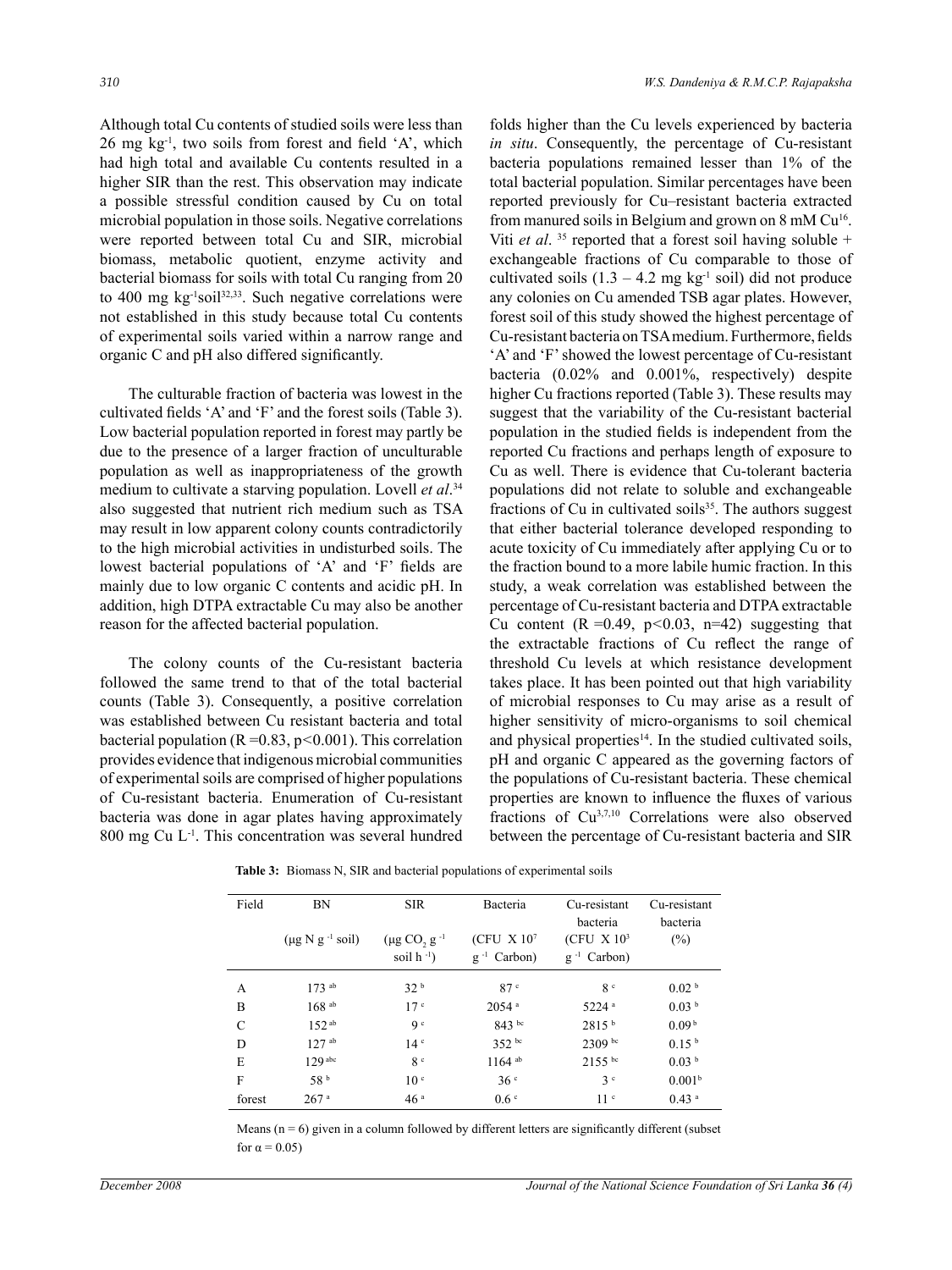| Agar        | Total population              | Cu resistant bacteria         | Cu resistant bacteria |
|-------------|-------------------------------|-------------------------------|-----------------------|
| medium      | (CFU X $10^7$ g <sup>-1</sup> | (CFU X $10^3$ g <sup>-1</sup> |                       |
|             | carbon)                       | carbon)                       | $(\%)$                |
| Forest      |                               |                               |                       |
| <b>TSA</b>  | 0.58 <sup>b</sup>             | 11 <sup>b</sup>               | $0.42$ <sup>a</sup>   |
| <b>PDYA</b> | 5.34 <sup>ab</sup>            | 150 <sup>a</sup>              | $0.33$ <sup>ab</sup>  |
| <b>PGA</b>  | 8.62 <sup>a</sup>             | 106 <sup>a</sup>              | 0.17 <sup>bc</sup>    |
| <b>TSB</b>  | 2.51 <sup>b</sup>             | 19 <sup>b</sup>               | 0.07 <sup>c</sup>     |
| Field 'F'   |                               |                               |                       |
| <b>TSA</b>  | 320 <sup>b</sup>              | 2 <sup>b</sup>                | 0.0009 <sup>b</sup>   |
| <b>PDYA</b> | 1110 <sup>a</sup>             | 1038 <sup>a</sup>             | $0.0084$ <sup>a</sup> |
| <b>PGA</b>  | 1100 <sup>a</sup>             | 392 <sup>b</sup>              | 0.0031 <sup>b</sup>   |
| <b>TSB</b>  | 770 <sup>a</sup>              | 17 <sup>b</sup>               | 0.0007 <sup>b</sup>   |

**Table 4:** Total and Cu-resistant bacterial populations obtained from four growth media

Means  $(n = 6)$  given in a column followed by different letters are significantly different. (subset for  $\alpha = 0.05$ )



**Figure 2:** Relationship between Cu fractions in soil and percentage of Cu resistant bacteria (n = 6) appeared on Cu amended TSA medium (a, b and c) and PDYA medium (d, e and f)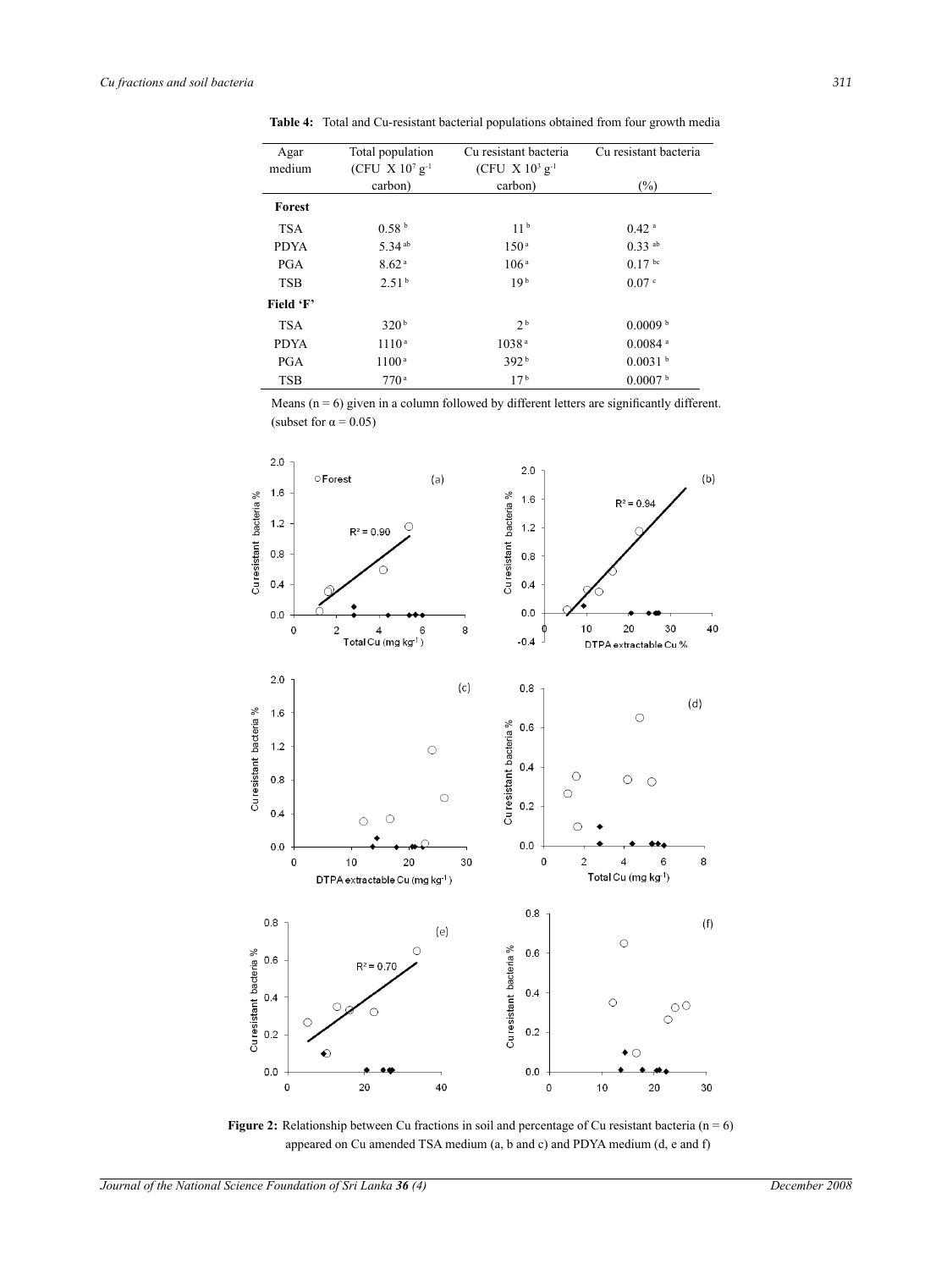(R=0.48, p*<*0.05) and organic C (R=0.49, p*<*0.05). It is known that the available C pool supports the survival of bacteria under metal stressful conditions<sup>32</sup>. Accordingly, limited availability of C in cultivated fields may also have hindered the proliferation of Cu-resistant bacteria. Thus, the observed disparity between DTPA extractable Cu and Cu-resistant bacterial populations may be accounted for by the high variability in total Cu, pH and organic C between fields.

Huysman et al.<sup>16</sup> demonstrated that Cu resistance in bacteria could be developed due to long-term exposure to DTPA extractable metal contents as low as 3 mg kg-1. Saek *et al.* <sup>18</sup> also demonstrated that bacterial resistance to Cu increased with increasing metal content from 0.011 to 12 mg kg<sup>-1</sup> soil in the exchangeable fraction. Therefore, possibility of developing resistance to Cu in bacteria of the studied fields cannot be overruled although it is not supported by strong correlations between the bacterial populations and Cu fractions.

# **Culture media**

Suitability of four growth media to enumerate metal resistant bacteria was assessed using soils from forest and field 'F', which showed the highest DTPA extractable Cu content. In both fields, populations of the total and the Cu-resistant bacteria were different between four media assessed (Table 4). It is possible to select different bacterial populations by each medium as their constituents are different. In addition, Cu availability may also differ between tested media. Ramamoorthy and Kushner<sup>36</sup> studied the binding of Hg<sup>2+</sup>, Pb<sup>2+</sup>, Cu<sup>2+</sup> and Cd<sup>2+</sup> ions to widely used bacterial growth media and reported that the relative affinity of different media components to different ions varied with the cation studied. Colonies on agar plates consisting of TSA, PDYA and PGA media appeared after one day of incubation, whereas it took three to four days on the TSB medium. Higher percentages of Cu-resistant bacteria were produced in PDYA and TSA plates inoculated with forest soil and on PDYA medium inoculated with the cultivated soil (Table 4). Percentage of Cu-resistant bacteria of forest soils appeared on TSA and PDYA media showed linear relationships with total Cu and percentage of DTPA extractable Cu but not with DTPA extractable Cu content in soil (Figures 2a and 2b). This may imply that Cu availability in TSA and PDYA media may represent the average Cu levels experienced by bacteria *in situ*. Since the fluctuation of Cu in the forest soil is minor, the extractable fractions of Cu at the time of sampling may represent average values that exist in soil. Accordingly, bacteria population appeared on these media may represent the population which is resistant to the reported Cu fractions. In contrast,

available fractions of Cu may fluctuate temporally in the cultivated soil, along with the changes in soil pH and the organic C content. As a result, Cu-resistant bacterial populations may not essentially represent those who are resistance to the Cu fractions reported at the time of sampling. As suggested previously<sup>35</sup> the resistance may develop to the highest levels of Cu to which bacteria were exposed frequently. Therefore, linear relationships were not established between Cu fractions and Cu resistant bacterial populations of cultivated soils.

# **Conclusion**

Resistance to Cu has developed in bacteria of the studied fields responding to the DTPA extractable Cu concentrations higher than 1.2 mg kg-1 soil. Confounding effect of soil pH and organic C was evident on the variability of Cu fractions and Cu-resistant bacterial populations of the cultivated fields. In addition, SIR and BN of the studied fields were sensitive to Cu. Population of Cu-resistant bacteria did not vary over the years of cultivation but correlated with the DTPA extractable Cu contents. The culturable fraction of Cu-resistant bacterial populations was enumerated by the PDYA medium better than the three other tested media. Results suggest that Cu-resistant bacterial population could be treated as an indicator of soil quality of the studied fields if interpreted in conjunction with the variability of pH and organic C.

# **References**

- 1. Romkens P.F.A.M. & Salomons W. (1998). Cd, Cu and Zn solubility in arable and forest soils: consequences of land use changes for metal mobility and risk assessment. *Soil Science* **163** (11): 859 - 871.
- 2. Zwieten L.V., Rust J., Kingston T., Merrington G. & Morris S. (2004). Influence of Cu fungicide residues on occurrence of earthworms in avocado orchard soils. *Science of the Total Environment* **329** (1 - 3): 29 - 41.
- 3. Cavallaro N. & McBride M.B. (1980). Activities of Cu and Cd in soil solution as affected by pH. *Soil Science Society of America Journal* **44** (4): 729 - 733.
- 4. Sims J.T. (1986). Soil pH affects on distribution and plant availability of Mn, Cu and Zn. S*oil Science Society of America Journal* **50**: 367 - 373.
- 5. Alva A.K., Baugh T.J., Sajwan K.S. & Paramasiwam S. (2004). Soil pH and anion abundance affect on copper adsorption. *Journal of Environmental Science and Health*  **39** (5/6): 903 - 910.
- 6. Gomes P.C., Fontes M.P.F., de Silva A.G., Mendonca E. de S. & Netto A.R. (2001). Selectivity sequence and competitive adsorption of heavy metal by Brazilian soils. *Soil Science Society of America Journal* **65**: 1115 - 1121.
- 7. Yu S., He Z.L., Huang C.Y., Chen G.C. & Calvert D.V. (2002). Adsorption - desorption behaviour of copper at contaminated levels in red soils from China. *Journal of*